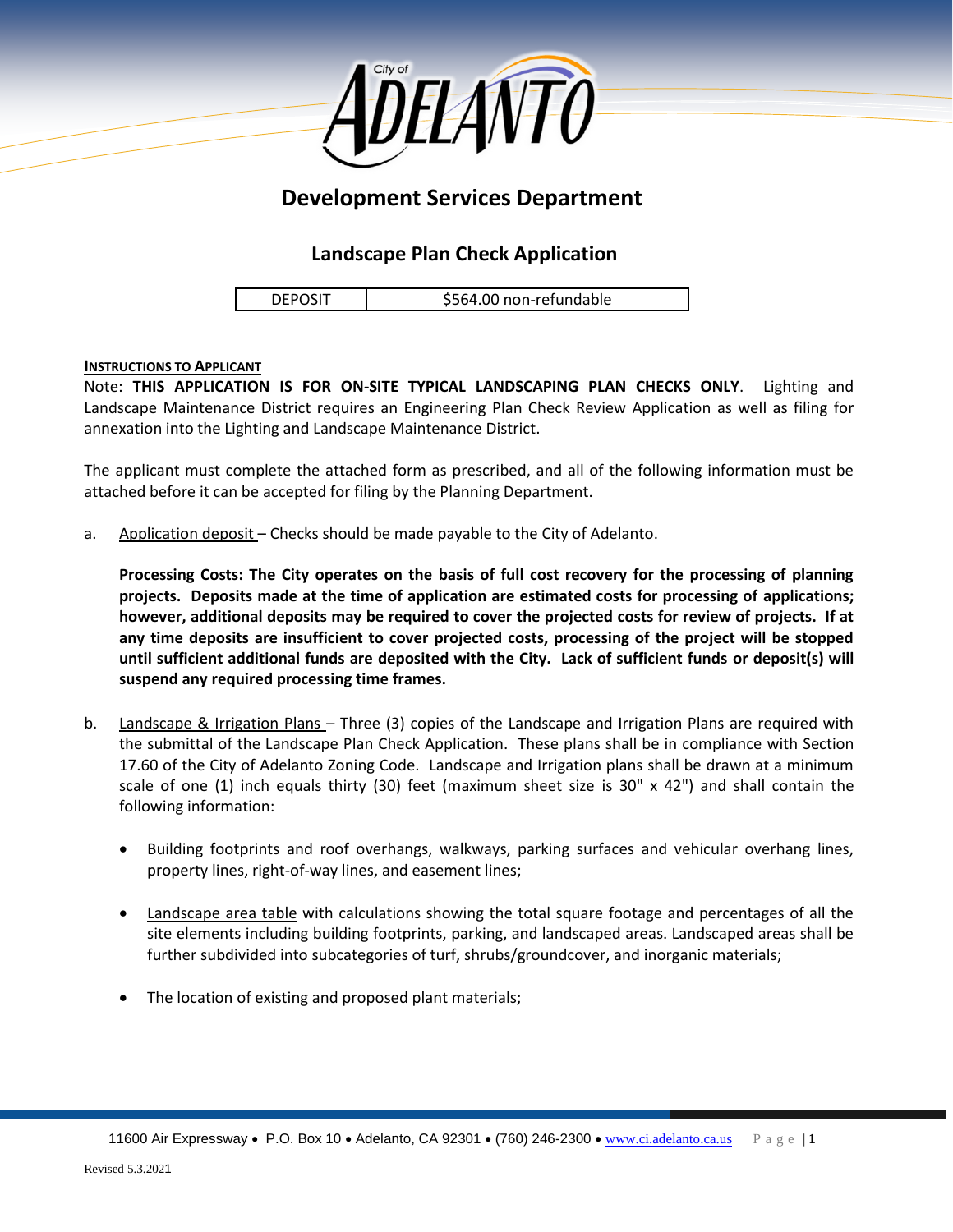### **APPLICATION FOR LANDSCAPE PLAN CHECK**

- Plant graphic symbol legend and a plant schedule including botanical and common names, planting size, number of plants, and on-center spacing of massed shrubs and ground cover plants on each landscape plan sheet;
- Planting details, specifications and required guarantee (see Section 17.60.60.B);
- Schedule of inorganic materials including type (i.e. decomposed granite, river rock, screened rock, etc.), quantities and depth;
- Irrigation plan showing location of controller, existing or proposed meters, backflow preventer, water lines, heads, and materials schedule on each landscape plan sheet. Irrigation systems shall be designed to minimize maintenance and water consumption, and shall be properly designed and installed to ensure that overspray onto fences, walls and structures is eliminated to the maximum extent feasible;
- Irrigation details and pressure loss calculations.
- A diagrammatic plan showing the amount of shading that the landscaping is expected to provide at its maturity with the sun at its apex.
- c. Required Compliance Items The following items are required for all landscaping plans in addition to the requirements in the Landscaping Ordinance, Chapter 17.60. These items shall be addressed in the plans submitted:
	- A weed barrier shall be installed wherever crushed rock, mulch, or similar materials are used.
	- A root barrier shall be installed for all trees within 15 feet of street sidewalks.
	- Turf may not be permitted, depending on the findings of the project's Utility Feasibility Study.
	- Decomposed Granite is not permitted adjacent to public right of way lines or street sidewalks.
	- A statement similar to the following shall be included in the irrigation notes: "Contractor shall adjust irrigation timers to eliminate runoff and to water the minimum amount of time necessary to keep plants healthy."
- d. Other Required Information All the above information, including this application, shall be copied onto a compact disc and turned in with the original documents.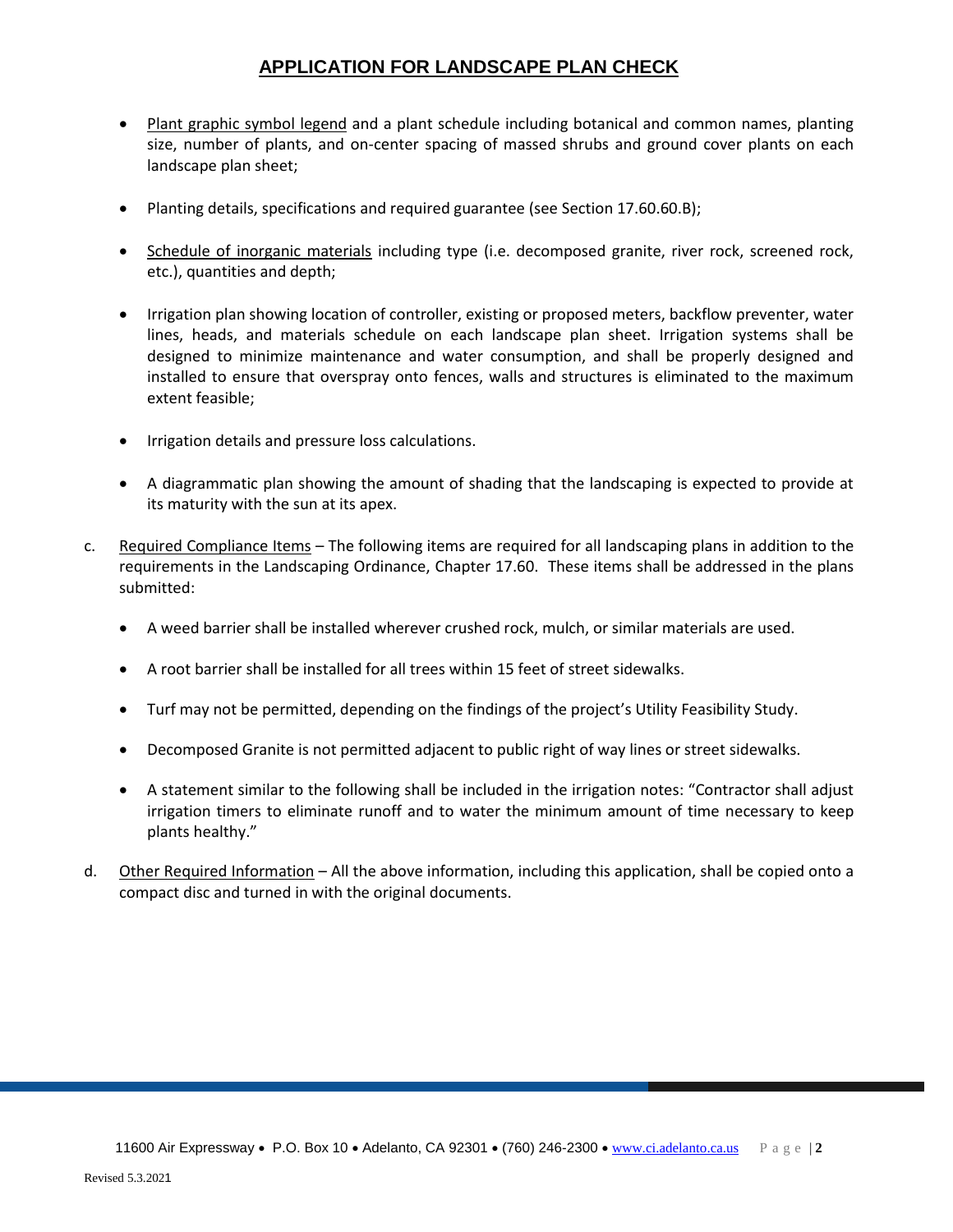#### **APPLICATION FOR LANDSCAPE PLAN CHECK**

|                        |  | <b>DEPOSIT</b> |       | \$564.00 |          |  |
|------------------------|--|----------------|-------|----------|----------|--|
|                        |  |                |       |          |          |  |
|                        |  |                |       |          |          |  |
|                        |  |                |       |          |          |  |
| Name of Applicant*     |  |                |       |          | Phone    |  |
| Address                |  |                |       |          |          |  |
| City                   |  |                | State |          | Zip Code |  |
| Name of Representative |  |                |       |          | Phone    |  |
| Address                |  |                |       |          |          |  |
| City                   |  |                | State |          | Zip Code |  |
| Name of Engineer       |  |                |       |          | Phone    |  |
| Address                |  |                |       |          |          |  |
| City                   |  |                | State |          | Zip Code |  |

\*Applicant must be the owner of the land, the lessee having a leasehold interest of not less than three (3) years, or the agent of the foregoing, duly authorized in writing.

Project Location (Include Tract Number and specific lots):

**Certification:** I hereby certify that I understand the information regarding deposits for processing costs, information, and requirements referenced in this application and that the information furnished above and in any attached exhibits is true and correct. The property owner further certifies that they are the legal owner of the property and consent to the application.

Applicant's Signature **Date** Date **Property Owner's signature** Date  $\mathcal{L}$ Applicant's Printed Name<br>
Property Owner's Printed Name

11600 Air Expressway • P.O. Box 10 • Adelanto, CA 92301 • (760) 246-2300 • [www.ci.adelanto.ca.us](http://www.ci.adelanto.ca.us/) P a g e | **3**